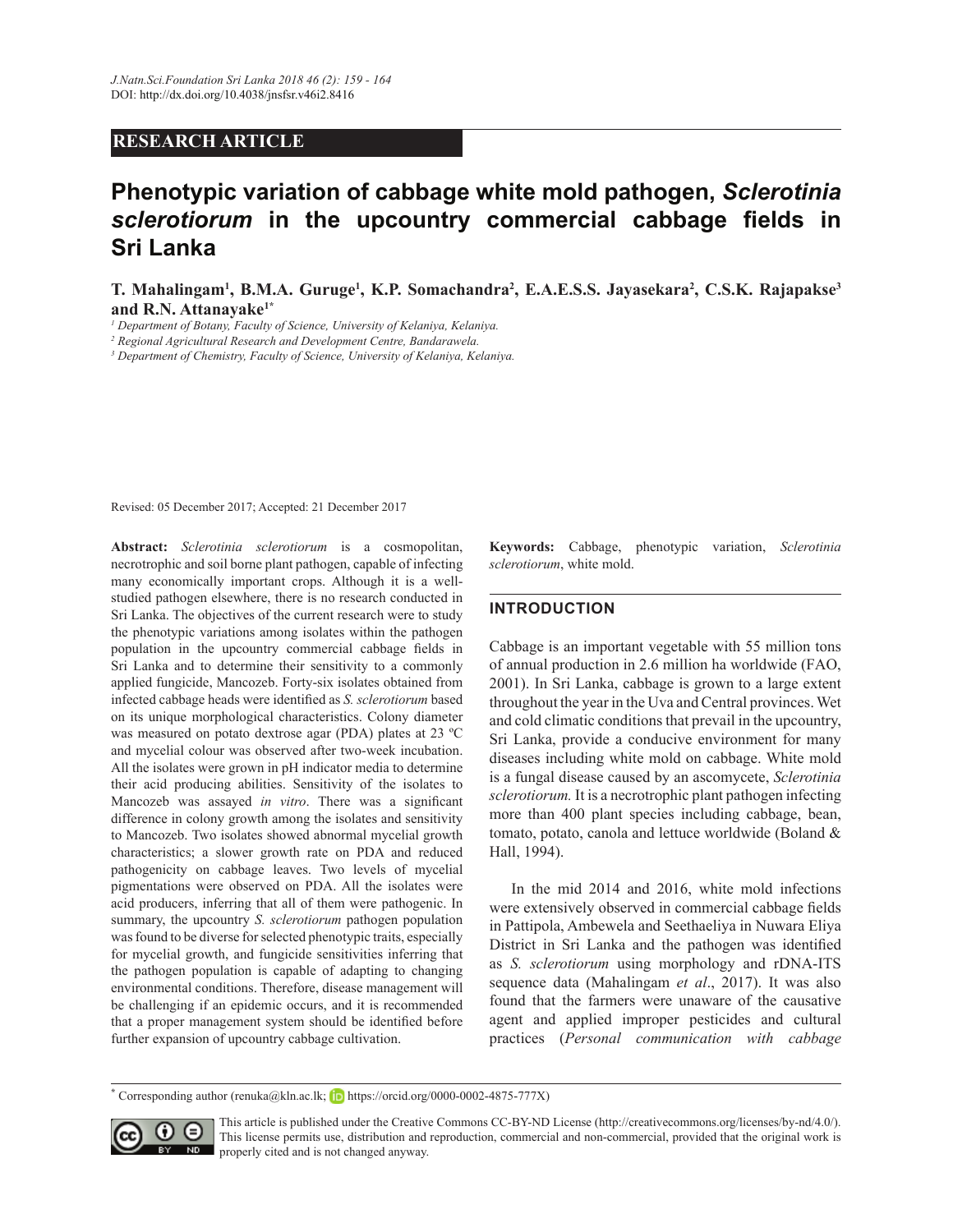*farmers, April 2014*), which led to the persistence of the infection and accumulation of inoculum in soil. No disease free commercial cabbage fields were found in Pattipola and Ambewela, and Mahalingam et al. (2017) found that the disease incidence and severity were  $2 - 5\%$  and 90 – 100 %, respectively.

Population scale phenotypic diversity of this pathogen is well studied around the world. Atallah et al. (2004) reported phenotypic uniformity among the isolates obtained from infected potato plants in the US Pacific Northwest. Attanayake et al. (2012; 2013) reported high phenotypic diversity among the isolates obtained in a fine geographic scale of alfalfa field soils, and isolates obtained from infected canola plants from the USA and China. However, no population scale phenotypic variation has been studied in Sri Lanka so far. Studying the phenotypic diversity of the pathogen population gives an indirect estimation of the level of genetic diversity. This is the initial step in devising control measures since an effective control measure should be effective against all the genotypes of the population. The objectives of the present study were to determine the phenotypic variability among isolates of the pathogen population of *S. sclerotiorum* found in upcountry, Sri Lanka, in terms of mycelial growth, acid production ability, pigment production ability as inferred by colony colour, and to determine variation in sensitivity of the isolates for the fungicide, Mancozeb.

# **METHODOLOGY**

## **Sample collection and establishment of pure cultures**

Approximately 30 commercial cabbage fields in Pattipola, Ambewela and Seethaeliya were inspected for the presence of the disease in the years  $2014$ ,  $2015$ and 2016. Diagonal sampling strategy was followed. Sclerotia or infected cabbage leaves were collected from diseased cabbage heads from commercial cabbage fields with a minimum distance of 6 m between sampling sites to avoid clonal sampling. The samples were transported to the laboratory at the University of Kelaniya to generate pure cultures. Sclerotia were surface sterilised with 5 % Clorox (Clorox Company, USA) for  $1 - 2$  min and 70 % ethanol for 2 min followed by three consecutive washings with sterilised distilled water, and dried on sterilised filter papers. Sclerotia were cut into two pieces and plated on potato dextrose agar (PDA) (Oxoid Thermo Scientific, UK), amended with ampicillin  $(150 \mu g \text{mL}^{-1})$ , and incubated at 23 °C. Pure cultures of the isolates were obtained using the hyphal tip culture method. All the

isolates were identified as *S. sclerotiorum* based on their typical mycelial growth pattern, sclerotia production at the periphery of the Petri plate and sclerotial size. Pure cultures were stored at 4 °C until use.

## **Characterisation of the population**

## *Mycelial growth and colony colour determination*

Mycelial plugs (5 mm diameter) obtained from the actively growing edges of 2 d old fungal colonies were inoculated onto fresh PDA plates and incubated at 23 °C. Two colony diameter measurements were made at a 90<sup>o</sup> angle per plate after 36 h of incubation and the mean diameter was obtained. The plates were arranged in complete randomised design (CRD) and each isolate had 3 replicates. Significant differences among the isolates for their growth were determined using one-way ANOVA implemented in Minitab version 16. The isolates were incubated at 23  $\degree$ C for 2 wks and colony colour was recorded. The isolates were grouped into 2, based on the colony colour (white and beige) to determine whether there is a significant differnece between the groups.

## *Acid production*

All the isolates were grown on PDA to obtain actively growing mycelia. The actively growing mycelial plug (5 mm diameter) of each isolate was inoculated on PDA plates amended with bromophenol blue  $(500 \mu g m L^{-1})$ and incubated at 23 °C. Colour change from blue to  $y$ ellow indicating acid production was observed for each isolate in 3 replicates. Qualitative data were recorded.

## *Pathogenicity of selected isolates*

Among the 46 isolates, 8 were used to test and confirm their pathogenicity using detached leaf assay as described by Mahalingam *et al.* (2017). The 8 isolates consisted of 6 fast growing isolates with normal mycelial characteristics and 2 isolates (isolates 30 and G3), which had abnormal mycelial characteristics and reduced growth rate. Both white and beige isolates were present among the 8 isolates.

## *Determination of discriminatory concentration and variation in fungicide sensitivity*

Mycelial plugs (5 mm in diameter) from actively growing mycelia of 10 randomly selected isolates of *S. sclerotiorum* were placed at the centre of each PDA plate amended with 8 different concentrations of commercial fungicide, Mancozeb. The tested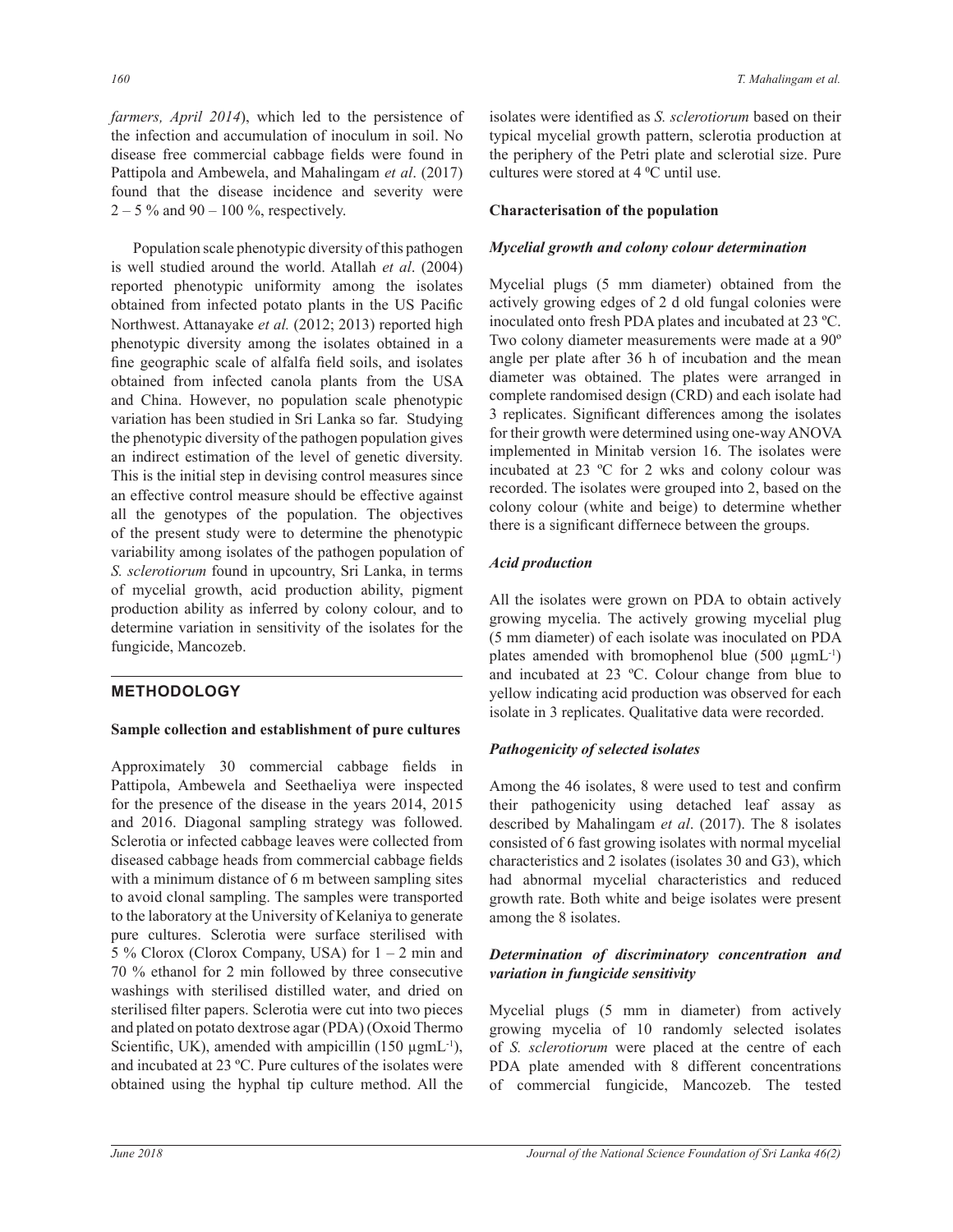concentrations were 5, 10, 25, 50, 75, 100, 250, 500 μgmL<sup>-1</sup>. The PDA plates with no fungicide amendments were used as controls. The plates were arranged in a complete randomised design (CRD) with 3 replicates per isolate.

The inoculated plates were incubated at 25  $\degree$ C for 36 h. Two colony diameter measurements were made at a 90<sup>o</sup> angle and the mean diameter was obtained. Percent inhibition was measured using the following formula,

$$
\frac{D_{\text{control}} - D_{\text{test plate}}}{D_{\text{control}}} \times 100
$$

where,  $D_{control}$  is the average colony diameter of the control plate and D<sub>test plate</sub> is the average colony diameter of the fungicide amended plate. The fungicide concentration that showed the highest variance among the 10 isolates for percent inhibition was identified as the 'discriminatory concentration'. Later, 20 isolates from the population were tested for their variation in percent inhibition at this discriminatory concentration as described in Attanayake et al. (2013). Significant difference among the isolates for percent inhibition was tested using Minitab 16.

#### **RESULTS AND DISCUSSION**

During field observations, no disease free cabbage fields were observed when the crop was at its maturity. However, no infected plants were observed in immature cabbage fields. Water soaked lesions covered with white fluffy mycelia and dark sclerotia, typical symptoms and signs of white mold infection caused by S. sclerotiorum were observed on the infected heads [Figure  $1(a)$ ]. It was interesting to note that the infected heads were often covered with healthy surrounding leaves making the early detection challenging for an untrained person [Figure 1(b)]. Out of 50 sclerotia, 46 were viable and used to obtain pure cultures. Each isolate was identified as S. sclerotiorum based on their unique mycelial growth pattern, white coloured mycelia and  $4 - 10$  mm size sclerotia present at the periphery of the PDA plates, and further confirmed with previous rDNA sequence information (Mahalingam et al., 2017).



Figure 1: Signs and symptoms of the white mold disease on infected cabbage head (a) and infected heads covered with healthy leaves making it challenging to identify infected plants (b)



Figure 2: Variation in colony diameters of isolates of S. sclerotiorum on PDA plates after 36 hours incubation. Open circles represent white isolates whereas filled circles represent beige isolates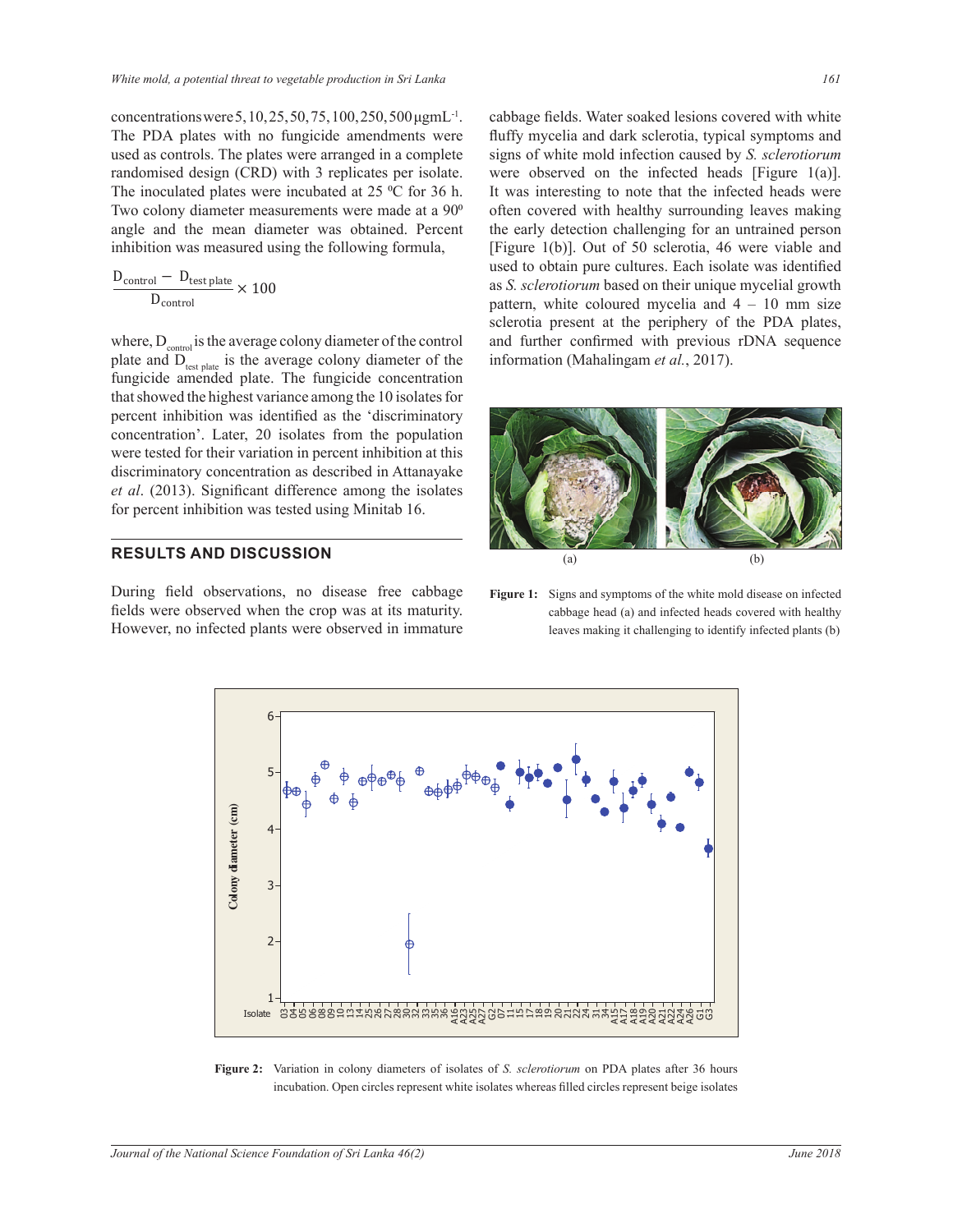#### **Characterisation of the population**

#### *Mycelial growth and colony colour*

There was a significant difference ( $p < 0.05$ ) among the isolates in colony diameter, after 36 hours incubation at 23  $^{\circ}$ C (Figure 2). Isolates 30 and G3 showed a reduced growth rate and an unusual colony morphology. Several researchers have reported the presence of such *S. sclerotiorum* isolates with atypical, reduced colony growth and reported to be containing a dsRNA element in their cytoplasm (Boland, 1992). The fungal isolates with such cytoplasmic elements have reduced pathogenicity and referred as hypovirulence. Although it is not conclusive that the abnormal isolates found in the current study contain dsRNA elements, they resemble the isolates reported earlier (Boland, 1992). It has been suggested that such isolates can be used as biocontrol agents (Melzer & Boland, 1996) and therefore, worth studying them further.

Among the isolates of Sri Lankan population, two GLUTTEN GLUTTEN COLORES CONTROLLING THE COLORES CONTROLLED FOR DESCRIPCION OF A CHARGE SERVICE AND REVIEW OF THE CONTROL OF THE CONTROL OF THE CONTROL OF THE CONTROL OF THE CONTROL OF THE CONTROL OF THE CONTROL OF THE CONT on PDA (Oxoid Thermo Scientific, UK) plates after two weeks of incubation (Figure 3). Twenty-two isolates were white, whereas the rest of the isolates were beige. Colony diameter and their respective colours have been shown in Figure 2. There was no significant difference  $(p = 0.91)$ in mean colony diameter between white and beige colour isolates. The variation in mycelial pigmentation of *S. sclerotiorum* has been reported in many studies (Lazarovits *et al.*, 2000; Akem *et al.*, 2006; Sanogo & Puppala, 2007; Woodward et al., 2008; Attanayake et al.,  $2012$ ;  $2013$ ). Garg et al.  $(2010)$  also reported that there was no correlation between mycelial colour and growth rate. It has been reported that mycelial pigmentation



Figure 3: Colony colour variation among isolates on PDA plates; white colour mycelia (a); and beige colour mycelia (b). Note the unique pattern of sclerotia production at the periphery of the PDA plate.

aids in viability and persistence of mycelia and sclerotia by protecting cells from adverse biotic and abiotic factors (Butler et al., 2009). Three pigmentation types, normal black, abnormal black and tan sclerotia have been reported in other countries (Huang, 1981; 1982). However, in the current study all the isolates produced only black colour sclerotia.

#### *Acid production*

All the isolates, including the isolates with abnormal growth patterns were able to change the colour of the PDA plates amended with bromophenol blue from purple to yellow indicating that all the isolates can change pH in their surroundings. Margo et al. (1984) showed that the pH change is mainly due to oxalic acid production and has a main role in pathogenicity of the isolates. Oxalic acid has been considered as the main pathogenicity determinant of *S. sclerotiorum* for many years since oxalate-deficient mutants were unable to cause disease (Cessna et al., 2000). However, Xu et al. (2015) recently reported that it was not oxalic acid but the low pH, which establishes the optimum conditions for growth, reproduction, pathogenicity and virulence expression of the pathogen. Further, they have shown that oxalateminus mutants were capable of accumulating fumaric acid and retained pathogenicity, but their virulence varied depending on the pH and buffering capacity of the host tissue. In the current study all the isolates including the abnormal isolates were able to change pH in the medium indicating that all of them are pathogenic. No variations in yellow colour intensities were observed among the isolates indicating that all of the isolates were approximately strong acid producers.

#### *Pathogenicity of selected isolates*

All six isolates with typical growth patterns produced distinct water soaked necrotic lesions 36 hours after inoculation, and sclerotia were observed after 14 days. Interestingly, slow growing abnormal isolates also produced water soaked lesions and white mycelia, characteristic symptoms and signs of the pathogen infection. However, they failed to produce sclerotia on the inoculated leaves even after 14 days. In addition, the infection rate of these abnormal isolates was slower than that of the typical isolates further suggesting that these are hypovirulent. Several studies have reported the lack of variation in pathogenicity among isolates of *S. sclerotiorum* (Atallah *et al*., 2004; Durman *et al*., 2005). Since all of the isolates used in the current study (except those that had abnormal growth characteristics) were strong acid producers it is unlikely to observe variation among isolates for pathogenicity.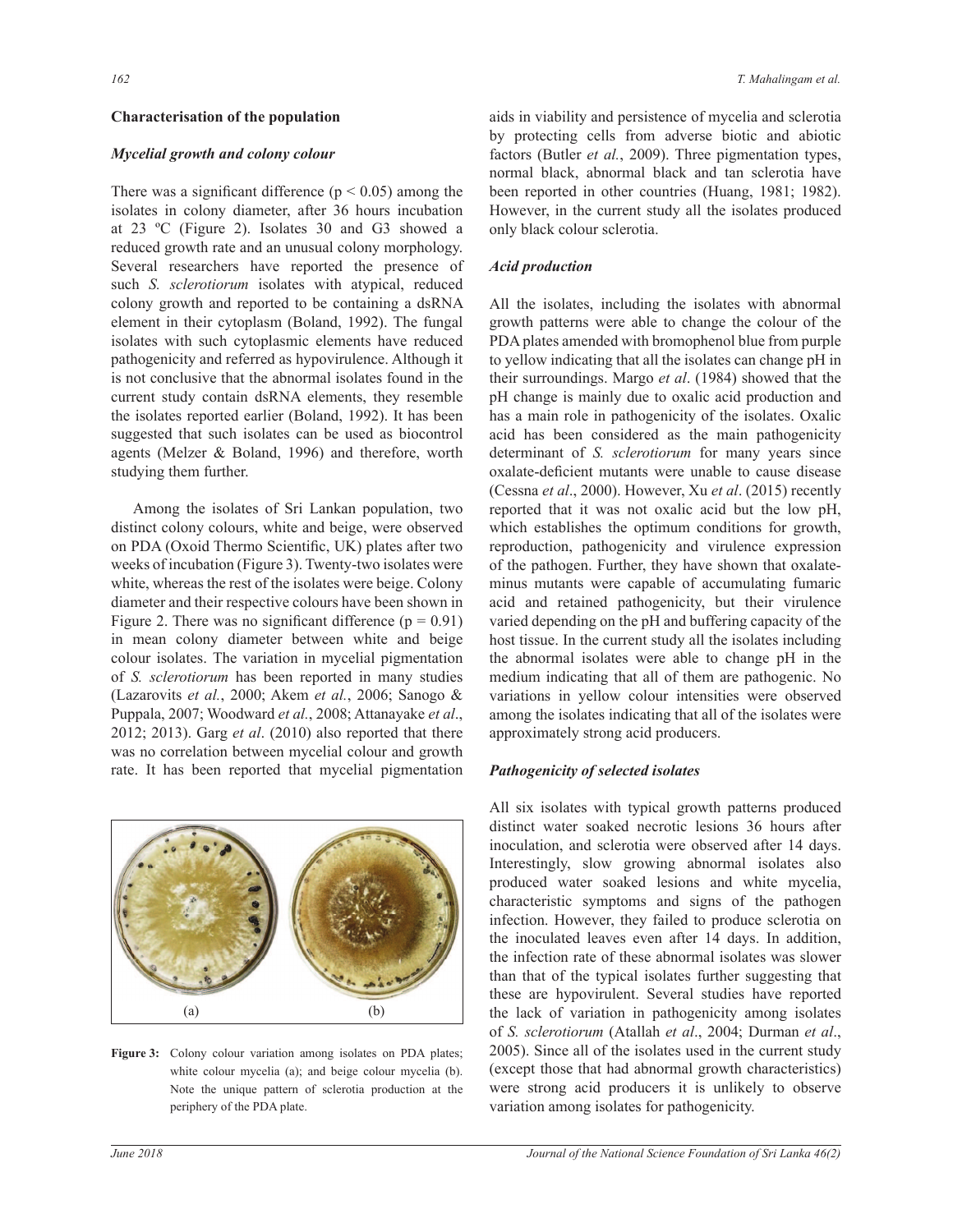

Figure 4: Percent inhibition of *S. sclerotiorum in vitro* at 250 µgmL<sup>-1</sup> discriminatory concentration of the fungicide Mancozeb, 36 hours after incubation

#### *Variation in fungicide sensitivity*

Among the eight concentrations of Mancozeb used  $(5, 10, 25, 50, 75, 100, 250, 500 \mu g m L^{-1})$ , the selected 10 isolates showed the highest variance for percent inhibition at  $250 \mu g m L^{-1}$  concentration. Therefore,  $250 \ \mu g m L$ <sup>-1</sup> concentration was chosen as the discriminatory concentration as described in Attanayake *et al*. (2013). Then from the pathogen population, 20 isolates were assayed for the percent inhibition, and significant difference ( $p < 0.05$ ) among isolates for the percent inhibition was observed. Six isolates had less than 60 % inhibition and seven isolates had  $80 - 100$  % inhibition (Figure 4). Based on the observations and interviews with farmers, it was found that they do not apply specific control measures for the disease due to unawareness. Therefore, it is too early to predict fungicide resistance development in Sri Lanka. However, the fungicide Mancozeb was chosen since it is often applied to control potato late blight, and both potato and cabbage are commonly grown in the upcountry and serve as hosts for the pathogen. Therefore, the presence of isolates with varying levels of sensitivity to Mancozeb in the population should be taken into account when recommending fungicides.

## **CONCLUSION**

The present study characterised a pathogen population found in Sri Lanka in terms of phenotypic diversity for the first time. It was found that the *S. sclerotiorum* population in the upcountry cabbage fields of Sri Lanka is moderately diverse for the selected traits, namely, mycelial growth, pigment production and fungicide sensitivity. Since phenotypic variation is a result of genetic and environmental variance components, phenotypically diverse populations have a strong ability to adapt to challenging environments such as fungicide applications. Therefore, these findings should be taken into account when control measures are designed. Another interesting finding was that several vegetable crops grown in upcountry were found to be alternative hosts of the pathogen. Some of them were beans and carrots (*Personal communication, K.P. Somachandra, 2016*).

## **Acknowledgement**

The authors would like to thank the National Science Foundation of Sri Lanka  $(RG/2015/BT/04)$  for granting financial support to carry out the research project successfully.

#### **REFERENCES**

- 1. Akem C., Bellar M. & Bayaa B. (2006). Comparative growth and pathogenicity of geographical isolates of *Sclerotinia sclerotiorum* on lentil genotypes. *Journal of Plant Pathology*  $5: 67 - 71$ . DOI: https://doi.org/10.3923/ppj.2006.67.71
- 2. Atallah Z.K., Larget B., Chen X. & Johnson D.A. (2004). High genetic diversity, phenotypic uniformity, and evidence of out crossing in *Sclerotinia sclerotiorum* in the Columbia basin of Washington State. *Phytopathology* 94: 737 - 742. DOI: https://doi.org/10.1094/PHYTO.2004.94.7.737
- 3. Attanayake R.N., Carter P.A., Jiang D., del Río-Mendoza L. & Chen W. (2013). Sclerotinia sclerotiorum populations